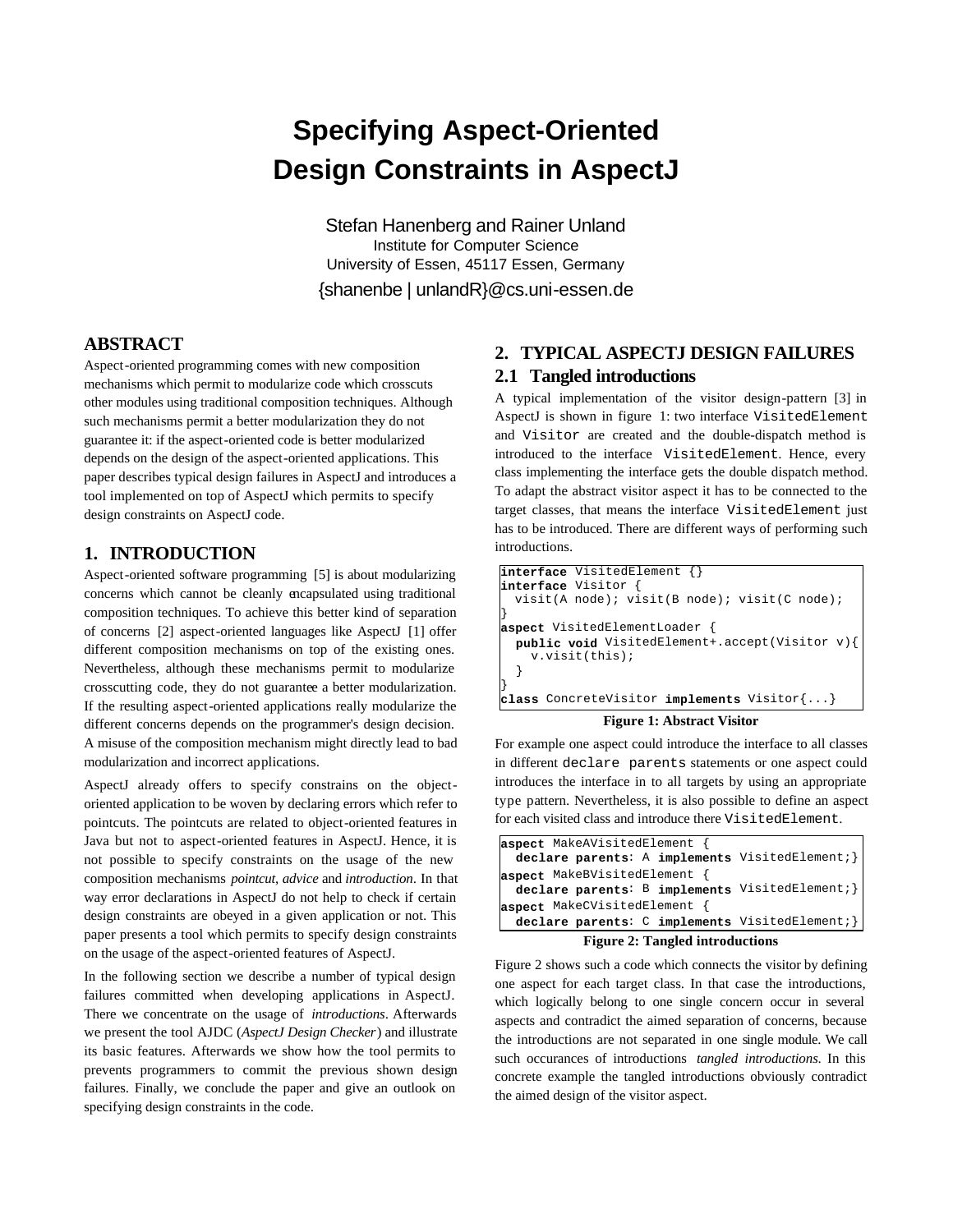#### **2.2 Container Misusage**

In [4] we designated the previous implementation as an application of an often occurring pattern called *indirect introduction*: the interface VisitedElements depicts a container to which members are introduced and which can be later assigned to a target class. The intention of a container is to be used only within introductions. Nevertheless, if a class directly implements the container it automatically receives all its members. This is usually a design failure: a container is a placeholder for a number of extrinsic features. By directly implementing such a container the difference between intrinsic and extrinsic features is mixed up. Figure 3 shows such a misuse of a container. Although there are no tangled introductions, the implements-relationship between D and VisitedElement comes logically from the visitor concern. Hence, this relationship should be specified in the same module like the other introductions. We call such design failures *container misusage*.

| aspect AllVisitedClasses {                      |  |  |
|-------------------------------------------------|--|--|
| declare parents: A implements VisitedElement;   |  |  |
| declare parents: B implements VisitedElement;   |  |  |
| declare parents: C implements VisitedElement; } |  |  |
| class D implements VisitedElement {}            |  |  |

**Figure 3: Container Misusage**

# **2.3 Fragile, Aspect-Dependent Classes**

Classes which directly access introduced members are quite fragile, since they directly depend on the aspect which performs the introduction but this dependency cannot be seen in the code. Furthermore such classes mix up intrinsic and extrinsic class members: an introduced member is extrinsic and concern specific while the usual class members are usually regarded as intrinsic members. If an intrinsic member depends on an extrinsic member, the difference between intrinsic and extrinsic features is mixed up.

```
aspect LogNumberOfFieldAccesses {
  private int (TargetClass).numFieldAccesses;
}
class TargetClass {
 ...
  public String toString() {
     return "#fieldAccesses=" + numFieldAccesses;
 }
}
```
#### **Figure 4: Fragile, aspect-dependent class**

In case the aspect performing the introduction is only temporarily woven, e.g. just for debugging purposes, and not part of the final product the class cannot be compiled if the aspect is unwoven. Figure 4 contains such a fragile, aspect-dependent class which uses the introduced member numFieldAccesses in method toString. Since in this concrete case the aspect is just woven for debugging purposes, TargetClass is fragile, since it cannot be compiled without the woven aspect. We call classes which depend on introduced members *fragile classes*.

## **2.4 Accidental Overridden Extrinsic Methods**

Methods introduced to a class can be overridden by subclasses. Such things usually happen accidental, because the programmers of the subclass are not aware of the introduced extrinsic method.

Accidental overridden extrinsic methods often lead to unexpected behavior: the introducing aspect expects a certain behavior of the target class because of the introduction, but instead subclasses of that aspect behave in a different way. From our point of view extrinsic members should be overridden only by aspects which perform an introduction on subclasses, because this makes clear that an extrinsic feature is overridden.

| aspect PerformIntroduction {                           |
|--------------------------------------------------------|
| public void (TargetClass).doSomething() $\{ \ldots \}$ |
|                                                        |
| class TargetClass $\{\}$                               |
| class TargetClassSubClass extends TargetClass {        |
| // accidental overriden method                         |
| public void doSomething() $\{ \ldots \}$               |
|                                                        |

#### **Figure 5 : Overridden extrinsic method**

#### **2.5 Introducing Mutual Exclusive Containers**

Assume two abstract aspects in the system like given in figure 6: every class to which Subject is introduced can play the role of a subject in the observer design pattern, i.e. whenever the state of the subject changes its observers are informed. Classes to which FieldAccessCount is introduced have a variable counter which is increased every time a public field is accessed.

```
public interface Subject {}
public interface FieldAccessCount {}
aspect SubjectLoader {
  public List Subject.obs = new ArrayList();
   pointcut stateChanges(Subject s):
     (set(* *) && target(s) && target(Subject));
   after(Subject s): stateChanges(s) {
    for(Iterator i=s.obs.iterator();i.hasNext();)
      ((Observer)i.next()).update();
 }
}
aspect FieldAccessCountLoader {
  pointcut fieldAccess(FieldAccessCount c):
     (set(public * *) || get(public * *)) && 
     target(c) && target(FieldAccessCount);
     after(FieldAccessCount c): fieldAccess(c){
           c.counter++;
     }
     private int FieldAccessCount.counter=0;
}
aspect ErroneousMutualExclusiveAspectConnection {
declare parents: X implements Subject;
declare parents: X implements FieldAccessCount;
}
```
#### **Figure 6 : Weaving Mutual Exclusive Aspects**

At the design level it is clear that both interfaces should never be connected to the same target class, since both containers (and the aspects they represent) are mutual exclusive: every time the field obs is accessed the counter is increased which directly leads to informing the observers, and so on. Since both aspects are designed to be mutual exclusive, the developer should be prevented from connecting both to the same class at weave time.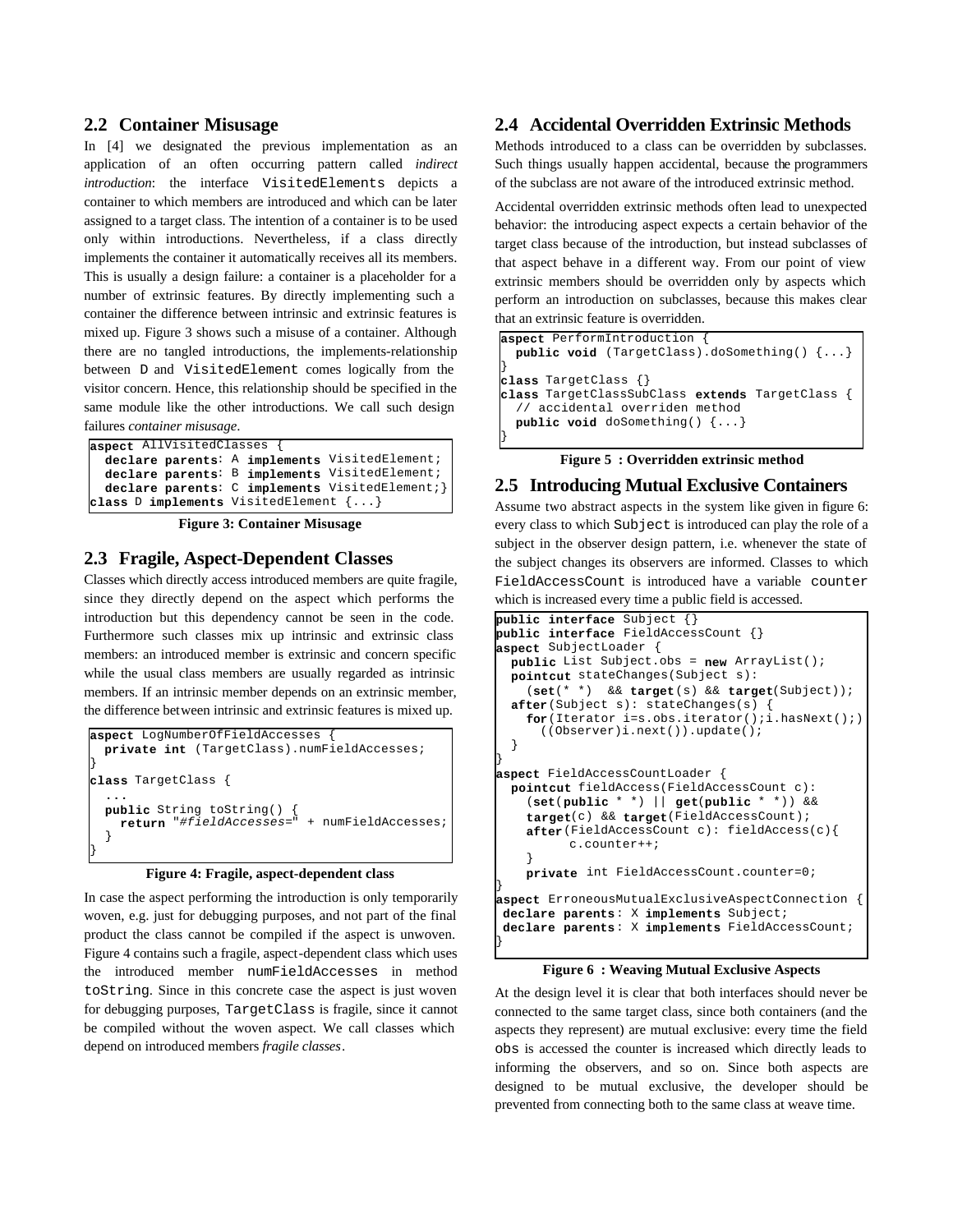# **3. AJDC: ASPECTJ DESIGN CHECKER**

AspectJ provides the possibility to specify constraints within the code. Errors and warnings can be declared which consist of a referring pointcut and a message. At weave time it is checked if any errors and warning should be thrown. In such a case the specified message it shown to the developer. In AspectJ pointcuts just refer to object-oriented constructs like method calls but do not permit to refer to any aspect-oriented feature. Hence, it is not possible to declare any errors which might occur because of design failures caused by introductions like illustrated above.

AJDC (*AspectJ Design Checker*) is a small extension of the language AspectJ. It permits to write errors and warnings which are based on AspectJ language features. Hence, it permits to specify constraints on object-oriented *and* aspect-oriented features. For specifying the errors (and warnings), AJDC provides an own (logical) pointcut language which is based on the logical programming language TyRuBa [6]. AJDC generates facts and rules out of the parse tree to be compiled and provides some rules for retrieving information like subclass relationships. For example the predicate fieldAccess permits to determine all field accesses, or class permits to determine all classes to be compiled.

| aspect ForbidMyClassSubclass             |  |
|------------------------------------------|--|
| ajdcError forbidSubclass                 |  |
| {No MyClass subclass allowed: ?class} =  |  |
| forbiddenSubclass(?class);               |  |
| aidcPointcut forbiddenSubclass(?class) = |  |
| class(?classID, MyClass) &&              |  |
| superclass(MyClass, ?class);             |  |
|                                          |  |

**Figure 7: Forbid MyClass subclasses**

In addition to AspectJ AJDC provides three new keywords: ajdcError, ajdcWarning and ajdcPointcut. The first ones are for specifying the error or warning messages which should be thrown, ajdcPointcut specifies the pointcuts responsible for triggering the errors and warnings. All three constructs are specified within classes or aspects. In the pointcut definition the programmer can use all language features of TyRuBa. The syntax slightly differs from TyRuBa. For example conjunction and disjunction are expressed by the boolean operators || and && from Java.



**Figure 8: Thrown Error messages**

Figure 7 shows an example of an error declaration in AJDC: an error forbidSubclass with the error message {No MyClass subclass allowed: ?class} which refers to a pointcut forbidSubclass. The error message contains a logical variable which is replaced every time the corresponding pointcut delivers a

corresponding value. The pointcut substitutes ?class with the name of each subclass of MyClass. That means for every subclass of MyClass an error is thrown at compile time. Of special interest is the variable ?classID in the predicate class. For each node in the parse tree a unique id is generated. This id can be used for performing more complex queries on the parse tree.

In case there are classes A and B that extend MyClass the compiler throws an exception as shown in figure 8.

# **4. ASPECT-ORIENTED DESIGN CONSTRAINTS IN ASPECTJ**

In this paper we neglect to introduce the whole features of AJDC. Instead we just introduce only those which are used to specify design constraints to protect developers from the previous mentioned failures.

# **4.1 Tangled Introductions**

The tangled introduction in 2.1 occurs, because the interface VisitedElement was introduced in more than one aspect to the corresponding target classes. Hence, at weave time it should be checked if such a design failure was made and the programmer should be prevented from compiling such tangled introductions.

| aspect VisitedElementLoader {                        |
|------------------------------------------------------|
| ajdcError forbidTangledIntroductions $\{$ msg $\}$ = |
| allIntroducingAspects(?aspect);                      |
| aidcPointcut allIntroducingAspects(?aspect) =        |
| FINDALL(                                             |
| introducedType(?aspect, VisitedElement),             |
| ?aspect, ?aspectList                                 |
| ) && length(?aspectList,?length) &&                  |
| greater(?length, 1) & &                              |
| member(?aspect,?aspectList);                         |
|                                                      |
|                                                      |

**Figure 9: Preventing tangled VisitorElement introduction**

Figure 6 contains the code which specifies that an error should be thrown when a programmer tries to compile code which contains a tangled introduction of VisitedElement. The pointcut allIntroducingVariables has one parameter (?aspect). In case there is more than one aspect which performs an introduction of VisitedElement, the pointcut substitutes ?aspect with the aspects' names and delivers it to the error definition. FINDALL, greater and member are valid TyRuBa terms and will not be discussed here. The term introducedType(?aspect, Visited) substitutes ?aspect with all aspects which introduce VisitedElement.

## **4.2 Container Misuse**

To prevent container misuse an exception should be thrown whenever a class directly implements a container, i.e. the implements relationship exists without any corresponding introduction. AJCD provides the predicate implements with two parameters for getting all interfaced implements by a class: the term implements(Aclass,?interface) substitutes all interface implemented by AClass to the variable ?interface. The term introducedType with three parameters can be used